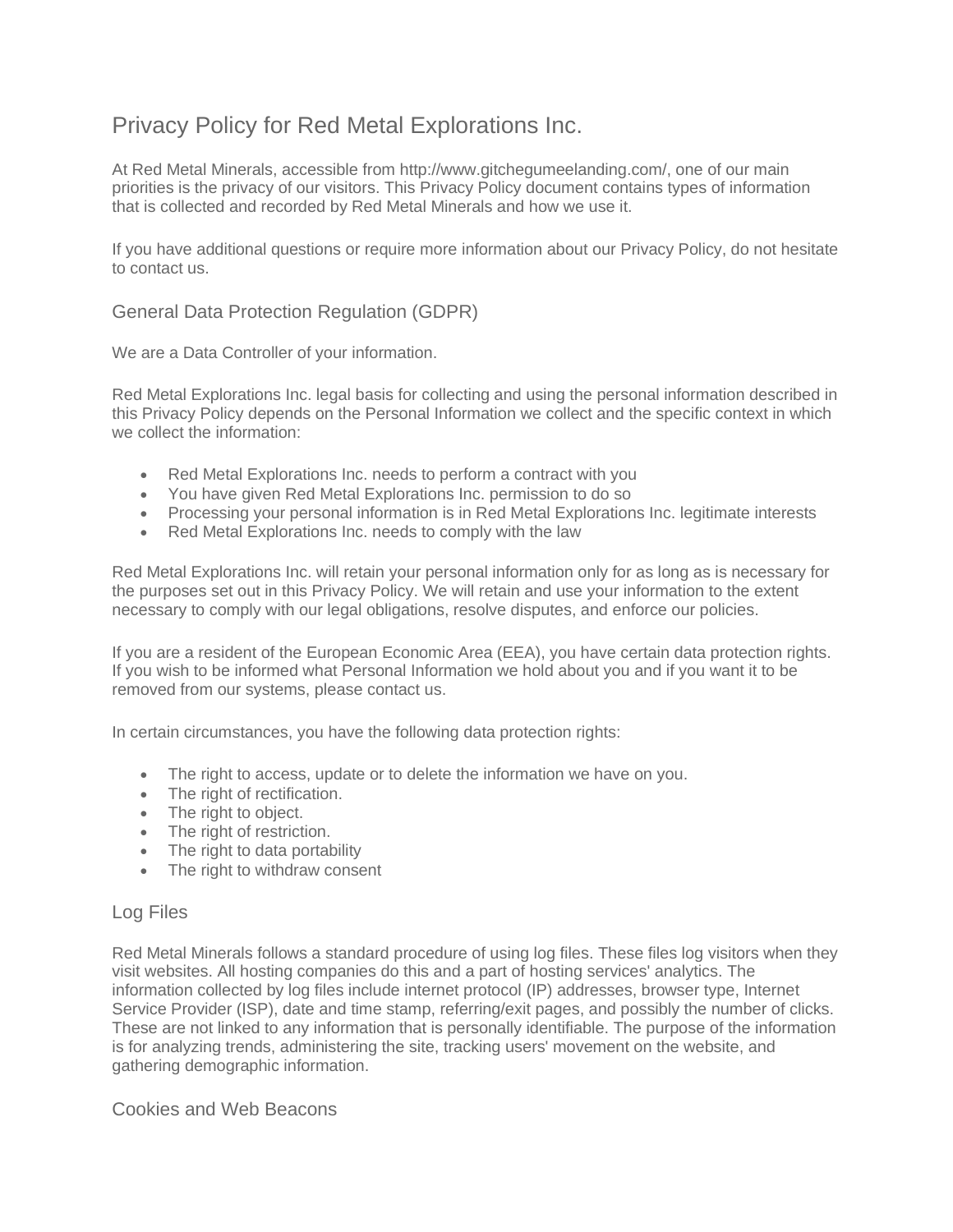Like any other website, Red Metal Minerals uses 'cookies'. These cookies are used to store information including visitors' preferences, and the pages on the website that the visitor accessed or visited. The information is used to optimize the users' experience by customizing our web page content based on visitors' browser type and/or other information.

For more general information on cookies, please read ["What Are Cookies".](https://www.cookieconsent.com/what-are-cookies/)

## Google DoubleClick DART Cookie

Google is one of a third-party vendor on our site. It also uses cookies, known as DART cookies, to serve ads to our site visitors based upon their visit to www.website.com and other sites on the internet. However, visitors may choose to decline the use of DART cookies by visiting the Google ad and content network Privacy Policy at the following URL – <https://policies.google.com/technologies/ads>

## Our Advertising Partners

Some of advertisers on our site may use cookies and web beacons. Our advertising partners are listed below. Each of our advertising partners has their own Privacy Policy for their policies on user data. For easier access, we hyperlinked to their Privacy Policies below.

• Google

#### <https://policies.google.com/technologies/ads>

#### Privacy Policies

You may consult this list to find the Privacy Policy for each of the advertising partners of Red Metal **Minerals** 

Third-party ad servers or ad networks uses technologies like cookies, JavaScript, or Web Beacons that are used in their respective advertisements and links that appear on Red Metal Minerals, which are sent directly to users' browser. They automatically receive your IP address when this occurs. These technologies are used to measure the effectiveness of their advertising campaigns and/or to personalize the advertising content that you see on websites that you visit.

Note that Red Metal Minerals has no access to or control over these cookies that are used by thirdparty advertisers.

## Third Party Privacy Policies

Red Metal Minerals's Privacy Policy does not apply to other advertisers or websites. Thus, we are advising you to consult the respective Privacy Policies of these third-party ad servers for more detailed information. It may include their practices and instructions about how to opt-out of certain options.

You can choose to disable cookies through your individual browser options. To know more detailed information about cookie management with specific web browsers, it can be found at the browsers' respective websites.